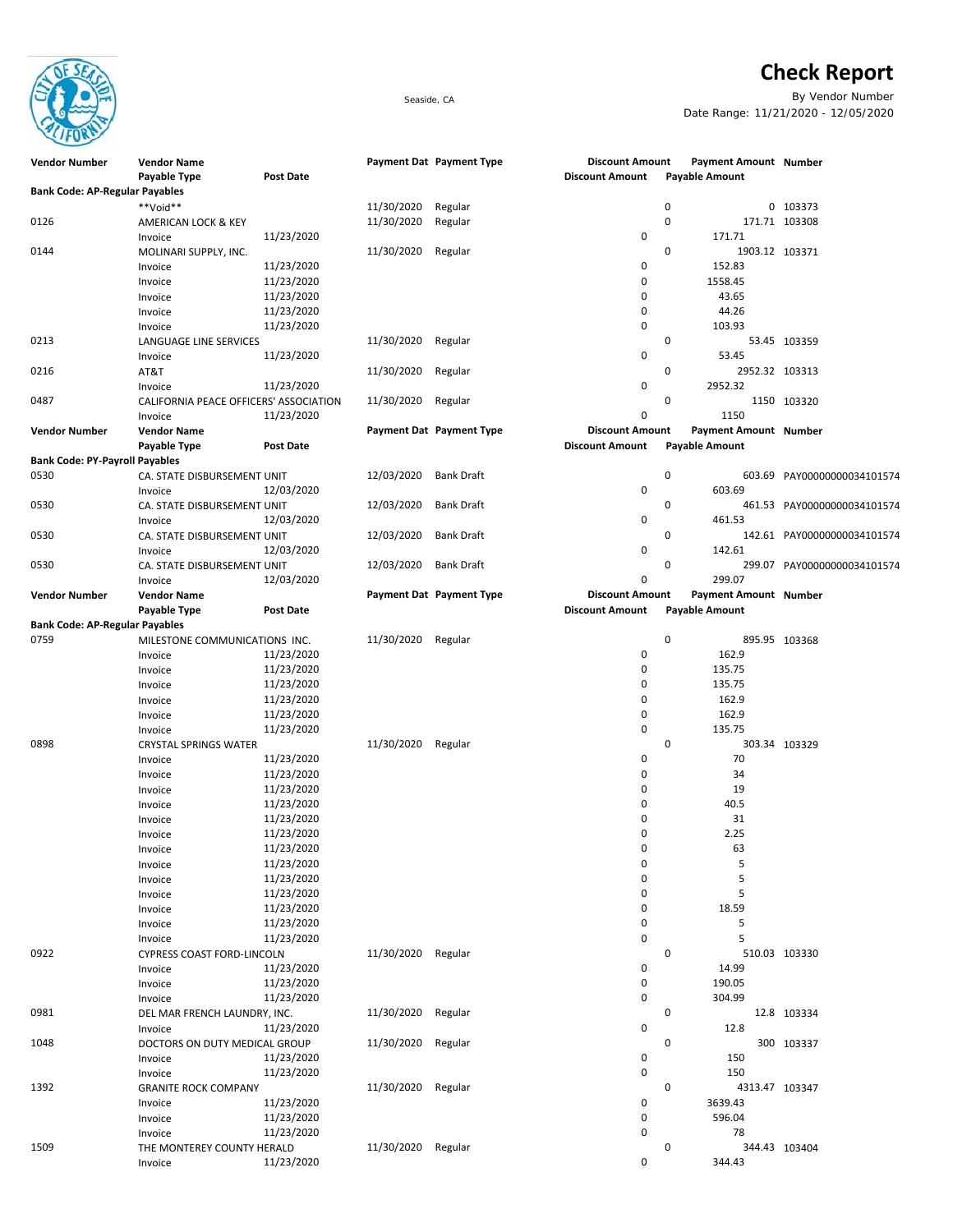| 2102                                  | MARTIN'S IRRIGATION SUPPLY, INC.       |                          | 11/30/2020 | Regular                  |                        | 0           |                       | 42.17 103363         |
|---------------------------------------|----------------------------------------|--------------------------|------------|--------------------------|------------------------|-------------|-----------------------|----------------------|
|                                       | Invoice                                | 11/23/2020               |            |                          | 0                      |             | 42.17                 |                      |
| 2117                                  | MATTESON & BEERS TOWING, LLC           |                          | 11/30/2020 | Regular                  |                        | $\mathbf 0$ |                       | 760 103364           |
|                                       | Invoice                                | 11/23/2020               |            |                          | 0                      |             | 760                   |                      |
| 2184                                  | <b>MISSION LINEN SERVICE</b>           |                          | 11/30/2020 | Regular                  |                        | $\mathbf 0$ |                       | 243.85 103369        |
|                                       | Invoice                                | 11/23/2020               |            |                          | 0                      |             | 82.21                 |                      |
|                                       | Invoice                                | 11/23/2020               |            |                          | 0                      |             | 91.18                 |                      |
|                                       | Invoice                                | 11/23/2020               |            |                          | 0                      |             | 70.46                 |                      |
| <b>Vendor Number</b>                  | <b>Vendor Name</b>                     |                          |            | Payment Dat Payment Type | <b>Discount Amount</b> |             | Payment Amount Number |                      |
|                                       | Payable Type                           | <b>Post Date</b>         |            |                          | <b>Discount Amount</b> |             | <b>Payable Amount</b> |                      |
| 2186                                  | MISSION UNIFORM SERVICE                |                          | 11/30/2020 | Regular                  |                        | $\mathbf 0$ | 1891.94 103370        |                      |
|                                       | Invoice                                | 11/23/2020               |            |                          | 0                      |             | 60.56                 |                      |
|                                       | Invoice                                | 11/23/2020               |            |                          | 0                      |             | 378.42                |                      |
|                                       | Invoice                                | 11/23/2020               |            |                          | 0                      |             | 96.92                 |                      |
|                                       |                                        |                          |            |                          | 0                      |             | 115.67                |                      |
|                                       | Invoice                                | 11/23/2020               |            |                          |                        |             |                       |                      |
|                                       | Invoice                                | 11/23/2020               |            |                          | 0                      |             | 378.42                |                      |
|                                       | Invoice                                | 11/23/2020               |            |                          | 0                      |             | 96.92                 |                      |
|                                       | Invoice                                | 11/23/2020               |            |                          | 0                      |             | 32                    |                      |
|                                       | Invoice                                | 11/23/2020               |            |                          | 0                      |             | 38.56                 |                      |
|                                       | Invoice                                | 11/23/2020               |            |                          | 0                      |             | 35.49                 |                      |
|                                       | Invoice                                | 11/23/2020               |            |                          | 0                      |             | 385.42                |                      |
|                                       | Invoice                                | 11/23/2020               |            |                          | 0                      |             | 96.92                 |                      |
|                                       | Invoice                                | 11/23/2020               |            |                          | 0                      |             | 141.15                |                      |
|                                       | Invoice                                | 11/23/2020               |            |                          | 0                      |             | 35.49                 |                      |
| 2205                                  | MONTEREY CO. CONVENTION & VISITOR'S BL |                          | 11/30/2020 | Regular                  |                        | $\mathbf 0$ | 13285.8 103377        |                      |
|                                       | Invoice                                | 11/23/2020               |            |                          | 0                      |             | 13285.8               |                      |
| 2236                                  | MBS BUSINESS SYSTEMS                   |                          | 11/30/2020 | Regular                  |                        | 0           |                       | 1236.1 103365        |
|                                       | Invoice                                | 11/23/2020               |            |                          | 0                      |             | 107.36                |                      |
|                                       |                                        | 11/23/2020               |            |                          | 0                      |             | 850                   |                      |
|                                       | Invoice                                |                          |            |                          | 0                      |             |                       |                      |
|                                       | Invoice                                | 11/23/2020               |            |                          |                        |             | 278.74                |                      |
| 2238                                  | MONTEREY BAY PEST CONTROL              |                          | 11/30/2020 | Regular                  |                        | $\mathbf 0$ |                       | 150 103376           |
|                                       | Invoice                                | 11/23/2020               |            |                          | 0                      |             | 90                    |                      |
|                                       | Invoice                                | 11/23/2020               |            |                          | 0                      |             | 60                    |                      |
| 2294                                  | MONTEREY CO. SHERIFF-CORONER           |                          | 11/30/2020 | Regular                  |                        | 0           | 30706.89 103378       |                      |
|                                       | Invoice                                | 11/23/2020               |            |                          | 0                      |             | 30706.89              |                      |
| 2328                                  | <b>WALLACE GROUP</b>                   |                          | 11/30/2020 | Regular                  |                        | 0           | 26488.75 103415       |                      |
|                                       | Invoice                                | 11/23/2020               |            |                          | 0                      |             | 810                   |                      |
|                                       | Invoice                                | 11/23/2020               |            |                          | 0                      |             | 19422.5               |                      |
|                                       | Invoice                                | 11/23/2020               |            |                          | 0                      |             | 6256.25               |                      |
| 2338                                  | MONTEREY PENINSULA WATER               |                          | 11/30/2020 | Regular                  |                        | 0           | 5803.18 103380        |                      |
|                                       | Invoice                                | 12/23/2020               |            |                          | 0                      |             | 5803.18               |                      |
| 2342                                  | MONTEREY REGIONAL WASTE                |                          | 11/30/2020 | Regular                  |                        | 0           |                       | 1741.1 103381        |
|                                       | Invoice                                | 11/23/2020               |            |                          | 0                      |             | 1741.1                |                      |
| 2351                                  | MONTEREY TIRE SERVICE                  |                          | 11/30/2020 | Regular                  |                        | 0           |                       | 744.12 103383        |
|                                       |                                        |                          |            |                          | 0                      |             | 744.12                |                      |
|                                       | Invoice                                | 11/23/2020               |            |                          |                        |             |                       |                      |
| 2746                                  | PENINSULA POOL SERVICE                 |                          | 11/30/2020 | Regular                  |                        | 0           |                       | 70.47 103389         |
|                                       | Invoice                                | 11/23/2020               |            |                          | $\mathbf 0$            |             | 70.47                 |                      |
| 2802                                  | PITNEY BOWES GLOBAL                    |                          | 11/30/2020 | Regular                  |                        | 0           | 1609.75 103390        |                      |
|                                       | Invoice                                | 11/23/2020               |            |                          | 0                      |             | 1609.75               |                      |
| <b>Vendor Number</b>                  | <b>Vendor Name</b>                     |                          |            | Payment Dat Payment Type | <b>Discount Amount</b> |             | Payment Amount Number |                      |
|                                       | Payable Type                           | <b>Post Date</b>         |            |                          | <b>Discount Amount</b> |             | <b>Payable Amount</b> |                      |
| 2849                                  | PREMIUM AUTO PARTS, INC.               |                          | 11/30/2020 | Regular                  |                        | 0           |                       | 534.96 103391        |
|                                       | Invoice                                | 11/23/2020               |            |                          | 0                      |             | 158.54                |                      |
|                                       | Invoice                                | 11/23/2020               |            |                          | 0                      |             | 45.21                 |                      |
|                                       | Invoice                                | 11/23/2020               |            |                          | 0                      |             | 39.29                 |                      |
|                                       | Invoice                                | 11/23/2020               |            |                          | 0                      |             | 3.05                  |                      |
|                                       | Invoice                                | 11/23/2020               |            |                          | 0                      |             | 64.69                 |                      |
|                                       |                                        |                          |            |                          | 0                      |             | 174.75                |                      |
|                                       | Invoice                                | 11/23/2020<br>11/23/2020 |            |                          | 0                      |             | 27.08                 |                      |
|                                       | Invoice                                |                          |            |                          | 0                      |             | 22.35                 |                      |
|                                       | Invoice                                | 11/23/2020               |            |                          |                        |             |                       |                      |
| <b>Vendor Number</b>                  | <b>Vendor Name</b>                     |                          |            | Payment Dat Payment Type | <b>Discount Amount</b> |             | Payment Amount Number |                      |
|                                       | Payable Type                           | <b>Post Date</b>         |            |                          | <b>Discount Amount</b> |             | <b>Payable Amount</b> |                      |
| <b>Bank Code: PY-Payroll Payables</b> |                                        |                          |            |                          |                        |             |                       |                      |
| 2877                                  | PUBLIC EMPLOYEES' RETIREMENT SYSTEM    |                          | 11/25/2020 | <b>Bank Draft</b>        |                        | 0           |                       | 301.52 1001704286    |
|                                       | Debit Memo                             | 11/05/2020               |            |                          | 0                      |             | 301.52                |                      |
| 2877                                  | PUBLIC EMPLOYEES' RETIREMENT SYSTEM    |                          | 11/25/2020 | <b>Bank Draft</b>        |                        | 0           |                       | 122453.38 1001704286 |
|                                       | Invoice                                | 11/05/2020               |            |                          | 0                      |             | 122453.38             |                      |
| <b>Vendor Number</b>                  | <b>Vendor Name</b>                     |                          |            | Payment Dat Payment Type | <b>Discount Amount</b> |             | Payment Amount Number |                      |
|                                       | Payable Type                           | <b>Post Date</b>         |            |                          | <b>Discount Amount</b> |             | <b>Payable Amount</b> |                      |
| <b>Bank Code: AP-Regular Payables</b> |                                        |                          |            |                          |                        |             |                       |                      |
| 2888                                  | PURE H20 INC.                          |                          | 11/30/2020 | Regular                  |                        | 0           |                       | 65.54 103394         |
|                                       | Invoice                                | 11/23/2020               |            |                          | 0                      |             | 65.54                 |                      |
| 2946                                  | BECK'S SHOE STORE, INC                 |                          | 11/30/2020 | Regular                  |                        | 0           |                       | 250 103318           |
|                                       |                                        |                          |            |                          | 0                      |             | 250                   |                      |
|                                       | Invoice                                | 11/23/2020               |            |                          |                        |             |                       |                      |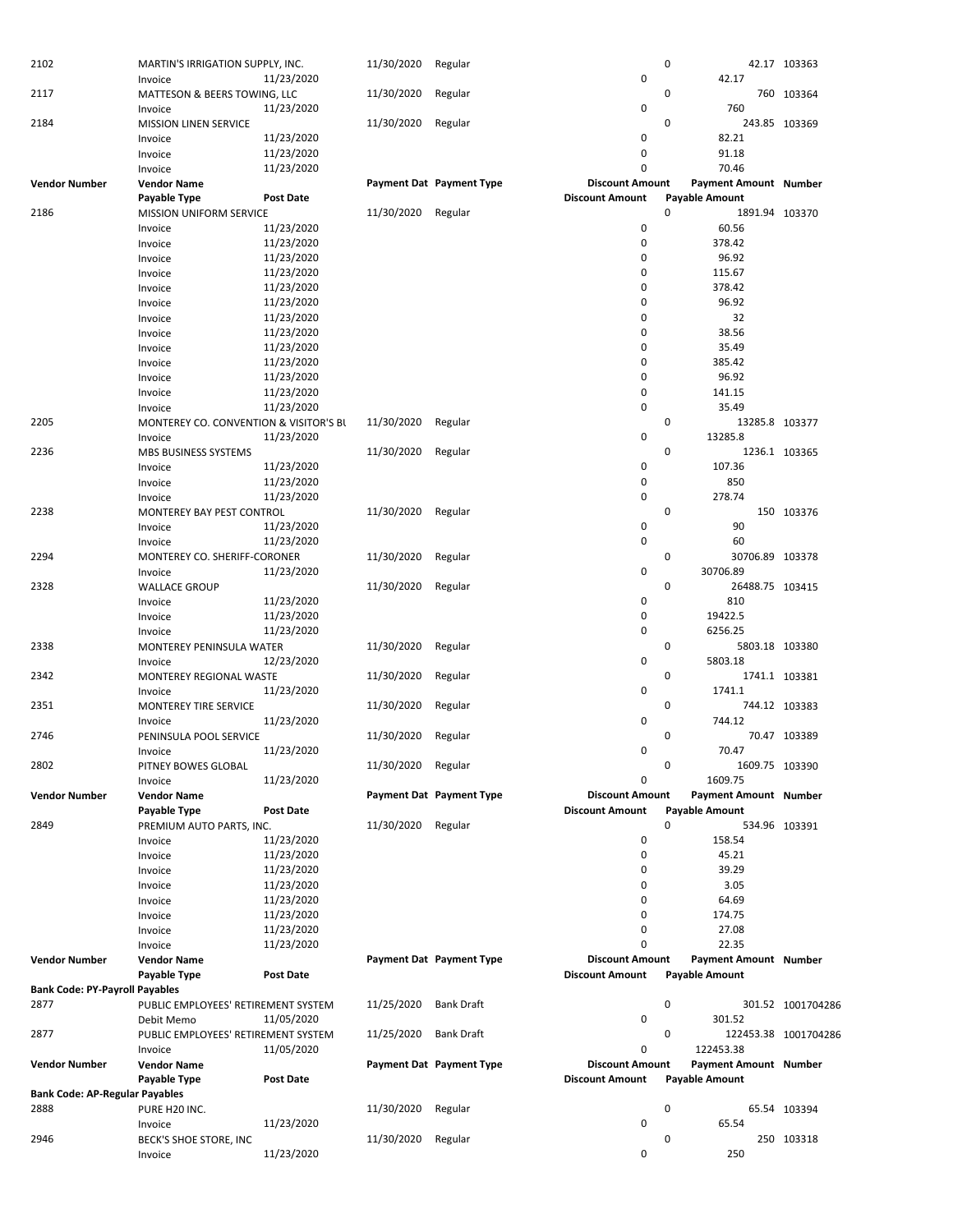| 3290                                  | SOCIETY FOR THE PREVENTION OF CRUELTY I |                  | 11/30/2020 | Regular                  |                        | 0                     |                  | 6683 103399                  |
|---------------------------------------|-----------------------------------------|------------------|------------|--------------------------|------------------------|-----------------------|------------------|------------------------------|
|                                       | Invoice                                 | 11/23/2020       |            |                          | 0                      |                       | 3586             |                              |
|                                       | Invoice                                 | 11/23/2020       |            |                          | 0                      |                       | 3097             |                              |
| 3319                                  | STAPLES ADVANTAGE                       |                  | 11/30/2020 | Regular                  |                        | 0                     |                  | 64.07 103400                 |
|                                       | Invoice                                 | 11/23/2020       |            |                          | 0                      | 47.51                 |                  |                              |
|                                       | Invoice                                 | 11/23/2020       |            |                          | 0                      |                       | 16.56            |                              |
| 3515                                  | TRI-COUNTY FIRE PROTECTION              |                  | 11/30/2020 | Regular                  |                        | 0                     |                  | 339.34 103408                |
|                                       | Invoice                                 | 11/23/2020       |            |                          | 0                      | 178.41                |                  |                              |
|                                       | Invoice                                 | 11/23/2020       |            |                          | $\Omega$               | 160.93                |                  |                              |
| <b>Vendor Number</b>                  | <b>Vendor Name</b>                      |                  |            | Payment Dat Payment Type | <b>Discount Amount</b> |                       |                  | Payment Amount Number        |
|                                       | Payable Type                            | <b>Post Date</b> |            |                          | <b>Discount Amount</b> | <b>Payable Amount</b> |                  |                              |
| <b>Bank Code: PY-Payroll Payables</b> |                                         |                  |            |                          |                        |                       |                  |                              |
| 3560                                  | UNITED WAY OF MONTEREY PENINSULA        |                  | 11/24/2020 | Regular                  |                        | 0                     |                  | 66 19188                     |
|                                       | Invoice                                 | 11/05/2020       |            |                          | 0                      |                       | 33               |                              |
|                                       | Invoice                                 | 11/19/2020       |            |                          | 0                      |                       | 33               |                              |
| <b>Vendor Number</b>                  | <b>Vendor Name</b>                      |                  |            | Payment Dat Payment Type | <b>Discount Amount</b> |                       |                  | <b>Payment Amount Number</b> |
|                                       | Payable Type                            | <b>Post Date</b> |            |                          | <b>Discount Amount</b> | <b>Payable Amount</b> |                  |                              |
| <b>Bank Code: AP-Regular Payables</b> |                                         |                  |            |                          |                        |                       |                  |                              |
| 3785                                  | ZAP MANUFACTURING INC.                  |                  | 11/30/2020 | Regular                  |                        | 0                     |                  | 3472.06 103418               |
|                                       | Invoice                                 | 11/23/2020       |            |                          | 0                      | 1266.68               |                  |                              |
|                                       | Invoice                                 | 11/23/2020       |            |                          | 0                      |                       | 874              |                              |
|                                       | Invoice                                 | 11/23/2020       |            |                          | 0                      | 1331.38               |                  |                              |
| 3883                                  |                                         |                  | 11/30/2020 | Regular                  |                        | 0                     |                  | 6600 103344                  |
|                                       | FELIPE DE JESUS OLVERA                  |                  |            |                          | 0                      |                       | 6600             |                              |
|                                       | Invoice                                 | 11/23/2020       |            |                          |                        |                       |                  |                              |
| 4106                                  | BAY REPROGRAPHIC & SUPPLY, INC.         |                  | 11/30/2020 | Regular                  |                        | 0                     |                  | 390.9 103317                 |
|                                       | Invoice                                 | 11/23/2020       |            |                          | 0                      | 390.9                 |                  |                              |
| 4222                                  | HARRIS & ASSOCIATES, INC.               |                  | 11/30/2020 | Regular                  |                        | 0                     |                  | 1383 103348                  |
|                                       | Invoice                                 | 11/23/2020       |            |                          | 0                      |                       | 1383             |                              |
| 4425                                  | <b>MONTEREY AUTO SUPPLY</b>             |                  | 11/30/2020 | Regular                  |                        | 0                     |                  | 1413.63 103372               |
|                                       | Credit Memo                             | 07/21/2020       |            |                          | 0                      | $-168.02$             |                  |                              |
|                                       | Credit Memo                             | 07/31/2020       |            |                          | 0                      | $-58.02$              |                  |                              |
|                                       | Credit Memo                             | 08/20/2020       |            |                          | 0                      |                       | $-8.86$          |                              |
|                                       | Credit Memo                             | 08/20/2020       |            |                          | 0                      | $-19.67$              |                  |                              |
|                                       | Invoice                                 | 11/23/2020       |            |                          | 0                      |                       | 67.79            |                              |
|                                       | Invoice                                 | 11/23/2020       |            |                          | 0                      |                       | 15.05            |                              |
|                                       | Invoice                                 | 11/23/2020       |            |                          | 0                      | 1038.21               |                  |                              |
|                                       | Invoice                                 | 11/23/2020       |            |                          | 0                      |                       | 23.75            |                              |
|                                       | Invoice                                 | 11/23/2020       |            |                          | 0                      |                       | 25.15            |                              |
|                                       | Invoice                                 | 11/23/2020       |            |                          | 0                      |                       | 27.36            |                              |
|                                       | Invoice                                 | 11/23/2020       |            |                          | 0                      |                       | 11.07            |                              |
|                                       | Invoice                                 | 11/23/2020       |            |                          | 0                      |                       | 67.79            |                              |
|                                       | Invoice                                 | 11/23/2020       |            |                          | 0                      |                       | 26.88            |                              |
|                                       | Invoice                                 | 11/23/2020       |            |                          | 0                      |                       | 87.42            |                              |
|                                       | Invoice                                 | 11/23/2020       |            |                          | 0                      | 142.01                |                  |                              |
|                                       | Invoice                                 | 11/23/2020       |            |                          | 0                      |                       | 75               |                              |
|                                       |                                         | 11/23/2020       |            |                          | 0                      |                       | 97.77            |                              |
|                                       | Invoice                                 | 11/23/2020       |            |                          | 0                      | $-37.05$              |                  |                              |
|                                       | Credit Memo                             |                  |            |                          |                        |                       |                  |                              |
| 4560                                  | <b>CONTE'S GENERATOR SERVICE</b>        |                  | 11/30/2020 | Regular                  |                        | 0                     | 123790.48 103326 |                              |
|                                       | Invoice                                 | 11/23/2020       |            |                          | 0                      |                       | 1200             |                              |
|                                       | Invoice                                 | 11/23/2020       |            |                          | 0                      | 122590.48             |                  |                              |
| 4838                                  | CORPORATE RISK HOLDINGS III, INC.       |                  | 11/30/2020 | Regular                  |                        | 0                     |                  | 54.7 103328                  |
|                                       | Invoice                                 | 11/23/2020       |            |                          | 0                      |                       | 54.7             |                              |
| 4892                                  | <b>EDGES ELECTRICAL GROUP</b>           |                  | 11/30/2020 | Regular                  |                        | 0                     |                  | 288.64 103340                |
|                                       | Invoice                                 | 11/23/2020       |            |                          | 0                      |                       | 42.3             |                              |
|                                       | Invoice                                 | 11/23/2020       |            |                          | 0                      | 104.44                |                  |                              |
|                                       | Invoice                                 | 11/23/2020       |            |                          | 0                      |                       | 70.95            |                              |
|                                       | Invoice                                 | 11/23/2020       |            |                          | 0                      |                       | 70.95            |                              |
| <b>Vendor Number</b>                  | <b>Vendor Name</b>                      |                  |            | Payment Dat Payment Type | <b>Discount Amount</b> |                       |                  | <b>Payment Amount Number</b> |
|                                       | Payable Type                            | <b>Post Date</b> |            |                          | <b>Discount Amount</b> | <b>Payable Amount</b> |                  |                              |
| 4896                                  | DEPARTMENT OF JUSTICE                   |                  | 11/30/2020 | Regular                  |                        | 0                     |                  | 49 103335                    |
|                                       | Invoice                                 | 11/23/2020       |            |                          | 0                      |                       | 49               |                              |
| <b>Vendor Number</b>                  | <b>Vendor Name</b>                      |                  |            | Payment Dat Payment Type | <b>Discount Amount</b> |                       |                  | <b>Payment Amount Number</b> |
|                                       | Payable Type                            | <b>Post Date</b> |            |                          | <b>Discount Amount</b> | <b>Payable Amount</b> |                  |                              |
| <b>Bank Code: PY-Payroll Payables</b> |                                         |                  |            |                          |                        |                       |                  |                              |
| 5103                                  | CALIF LAW ENFRCMNT ASSOC                |                  | 11/24/2020 | Regular                  |                        | 0                     |                  | 1328 19190                   |
|                                       | Debit Memo                              | 10/31/2020       |            |                          | 0                      |                       | 20.75            |                              |
|                                       | Invoice                                 | 10/08/2020       |            |                          | 0                      |                       | 31.14            |                              |
|                                       | Invoice                                 | 10/08/2020       |            |                          | 0                      | 290.64                |                  |                              |
|                                       | Invoice                                 | 10/22/2020       |            |                          | 0                      | 31.11                 |                  |                              |
|                                       | Invoice                                 | 10/22/2020       |            |                          | 0                      | 290.36                |                  |                              |
|                                       |                                         |                  |            |                          | 0                      |                       | 31.14            |                              |
|                                       | Invoice                                 | 11/05/2020       |            |                          | 0                      | 290.64                |                  |                              |
|                                       | Invoice                                 | 11/05/2020       |            |                          |                        |                       |                  |                              |
|                                       | Invoice                                 | 11/19/2020       |            |                          | 0                      |                       | 31.11            |                              |
|                                       | Invoice                                 | 11/19/2020       |            |                          | 0                      | 311.11                |                  |                              |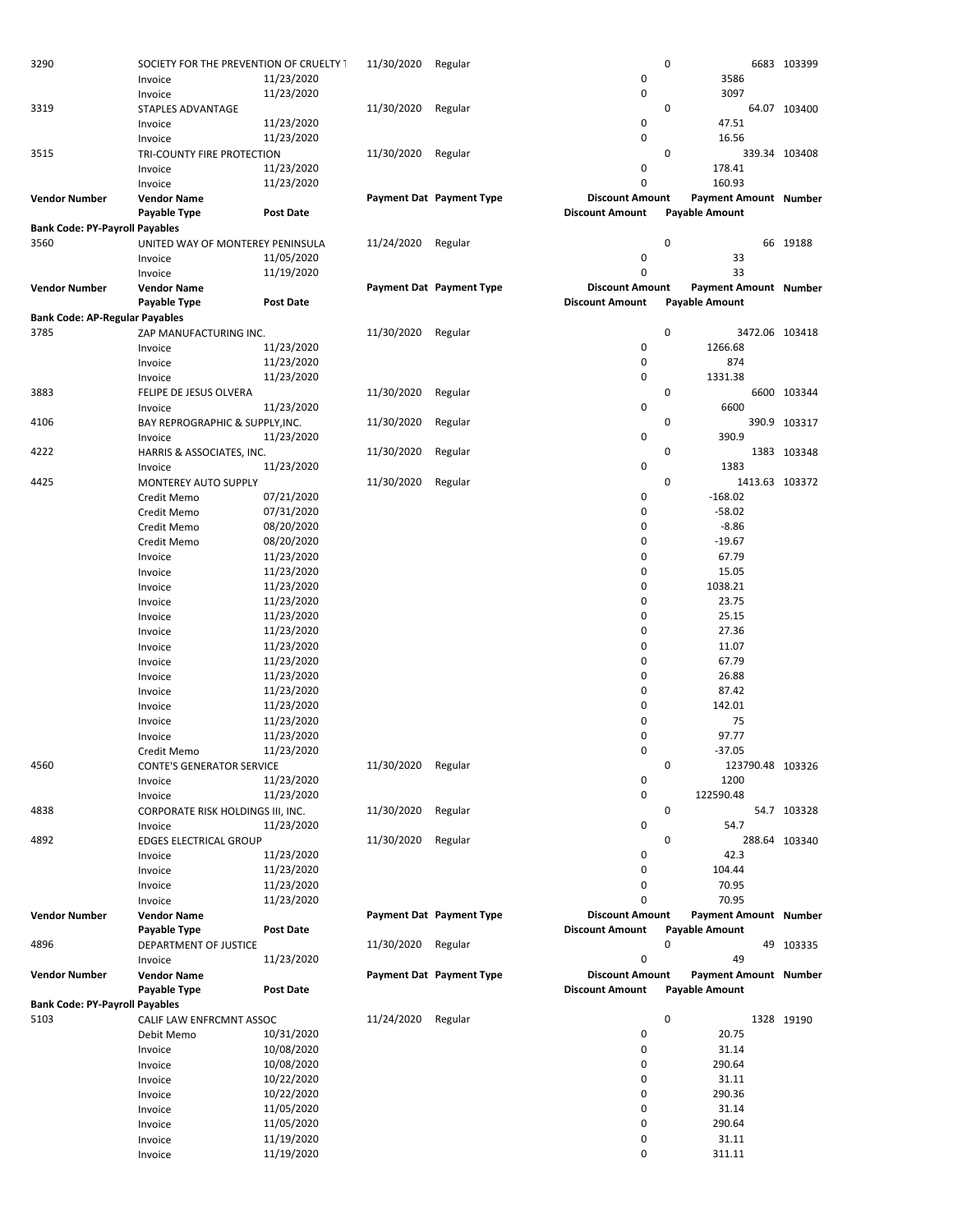| Vendor Number                                 | Vendor Name                                 |                          |            | Payment Dat Payment Type | <b>Discount Amount</b>                           |   | Payment Amount Number                                 |                          |
|-----------------------------------------------|---------------------------------------------|--------------------------|------------|--------------------------|--------------------------------------------------|---|-------------------------------------------------------|--------------------------|
|                                               | Payable Type                                | <b>Post Date</b>         |            |                          | <b>Discount Amount</b>                           |   | <b>Payable Amount</b>                                 |                          |
| <b>Bank Code: AP-Regular Payables</b><br>5126 |                                             |                          | 11/30/2020 |                          |                                                  | 0 |                                                       | 60 103321                |
|                                               | CENTRAL COAST GLASS & WINDOW CO.<br>Invoice | 11/23/2020               |            | Regular                  | $\mathbf 0$                                      |   | 60                                                    |                          |
| <b>Vendor Number</b>                          | <b>Vendor Name</b><br>Payable Type          | <b>Post Date</b>         |            | Payment Dat Payment Type | <b>Discount Amount</b><br><b>Discount Amount</b> |   | <b>Payment Amount Number</b><br><b>Payable Amount</b> |                          |
| <b>Bank Code: PY-Payroll Payables</b>         |                                             |                          |            |                          |                                                  |   |                                                       |                          |
| 5144                                          | STATE OF CALIFORNIA<br>Invoice              | 12/03/2020               | 12/04/2020 | <b>Bank Draft</b>        | $\mathbf 0$                                      | 0 | 20508.69                                              | 20508.69  0-611-194-656  |
| <b>Vendor Number</b>                          | <b>Vendor Name</b>                          |                          |            | Payment Dat Payment Type | <b>Discount Amount</b>                           |   | Payment Amount Number                                 |                          |
|                                               | Payable Type                                | <b>Post Date</b>         |            |                          | <b>Discount Amount</b>                           |   | <b>Payable Amount</b>                                 |                          |
| <b>Bank Code: AP-Regular Payables</b><br>5163 |                                             |                          |            |                          |                                                  | 0 |                                                       |                          |
|                                               | DON CHAPIN COMPANY, INC.<br>Invoice         | 11/23/2020               | 11/30/2020 | Regular                  | 0                                                |   | 15114.5 103338<br>15114.5                             |                          |
| 5198                                          | <b>GOLDEN STATE PORTABLES</b>               |                          | 11/30/2020 | Regular                  |                                                  | 0 | 683.99 103346                                         |                          |
|                                               | Invoice                                     | 11/23/2020               |            |                          | 0                                                |   | 553.63                                                |                          |
|                                               | Invoice                                     | 11/23/2020               |            |                          | $\mathbf 0$                                      |   | 130.36                                                |                          |
| <b>Vendor Number</b>                          | Vendor Name                                 |                          |            | Payment Dat Payment Type | <b>Discount Amount</b>                           |   | Payment Amount Number                                 |                          |
|                                               | Payable Type                                | <b>Post Date</b>         |            |                          | <b>Discount Amount</b>                           |   | <b>Payable Amount</b>                                 |                          |
| <b>Bank Code: PY-Payroll Payables</b>         |                                             |                          |            |                          |                                                  |   |                                                       |                          |
| 5264                                          | RABOBANK, N.A.                              |                          | 12/04/2020 | <b>Bank Draft</b>        |                                                  | 0 |                                                       | 15556.99 270073952910601 |
|                                               | Invoice                                     | 12/03/2020               |            |                          | $\mathbf 0$                                      |   | 15556.99                                              |                          |
| 5264                                          | RABOBANK, N.A.                              |                          | 12/04/2020 | <b>Bank Draft</b>        |                                                  | 0 |                                                       | 54615.93 270073952910601 |
| <b>Vendor Number</b>                          | Invoice                                     | 12/03/2020               |            |                          | $\mathbf 0$<br><b>Discount Amount</b>            |   | 54615.93<br>Payment Amount Number                     |                          |
|                                               | <b>Vendor Name</b><br>Payable Type          | <b>Post Date</b>         |            | Payment Dat Payment Type | <b>Discount Amount</b>                           |   | <b>Payable Amount</b>                                 |                          |
| <b>Bank Code: AP-Regular Payables</b>         |                                             |                          |            |                          |                                                  |   |                                                       |                          |
| 5475                                          | TERRYBERRY                                  |                          | 11/30/2020 | Regular                  |                                                  | 0 | 120.05 103403                                         |                          |
|                                               | Invoice                                     | 11/23/2020               |            |                          | $\mathbf 0$                                      |   | 120.05                                                |                          |
| <b>Vendor Number</b>                          | <b>Vendor Name</b>                          |                          |            | Payment Dat Payment Type | <b>Discount Amount</b>                           |   | Payment Amount Number                                 |                          |
|                                               | Payable Type                                | <b>Post Date</b>         |            |                          | <b>Discount Amount</b>                           |   | <b>Payable Amount</b>                                 |                          |
| <b>Bank Code: PY-Payroll Payables</b>         |                                             |                          |            |                          |                                                  |   |                                                       |                          |
| 5476                                          | <b>GUARDIAN</b>                             |                          | 11/24/2020 | <b>Bank Draft</b>        |                                                  | 0 |                                                       | 2949.05 1606246997322    |
|                                               | Invoice                                     | 11/24/2020               |            |                          | 0                                                |   | 2949.05                                               |                          |
| 5476                                          | <b>GUARDIAN</b>                             |                          | 11/24/2020 | <b>Bank Draft</b>        |                                                  | 0 |                                                       | 2879.25 1606246997322    |
| 5476                                          | Invoice                                     | 11/24/2020               |            | <b>Bank Draft</b>        | 0                                                | 0 | 2879.25                                               |                          |
|                                               | <b>GUARDIAN</b>                             | 11/24/2020               | 11/24/2020 |                          | $\mathbf 0$                                      |   | 2826.9                                                | 2826.9 1606246997322     |
| <b>Vendor Number</b>                          | Invoice<br>Vendor Name                      |                          |            | Payment Dat Payment Type | <b>Discount Amount</b>                           |   | <b>Payment Amount Number</b>                          |                          |
|                                               | Payable Type                                | <b>Post Date</b>         |            |                          | <b>Discount Amount</b>                           |   | <b>Payable Amount</b>                                 |                          |
| <b>Bank Code: AP-Regular Payables</b>         |                                             |                          |            |                          |                                                  |   |                                                       |                          |
| 5523                                          | ADVANCE WATER ENGINEERING, INC.             |                          | 11/30/2020 | Regular                  |                                                  | 0 | 266.25 103306                                         |                          |
|                                               | Invoice                                     | 11/23/2020               |            |                          | 0                                                |   | 266.25                                                |                          |
| 5816                                          | <b>DMV</b>                                  |                          | 11/30/2020 | Regular                  |                                                  | 0 |                                                       | 1476 103336              |
|                                               | Invoice                                     | 11/23/2020               |            |                          | 0                                                |   | 1476                                                  |                          |
| 5969                                          | <b>FASTENAL COMPANY</b>                     |                          | 11/30/2020 | Regular                  |                                                  | 0 | 502.44 103342                                         |                          |
|                                               | Invoice                                     | 11/23/2020               |            |                          | $\pmb{0}$                                        |   | 253.92                                                |                          |
|                                               | Invoice                                     | 11/23/2020               |            |                          | $\pmb{0}$                                        |   | 168.55                                                |                          |
|                                               | Invoice                                     | 11/23/2020               |            |                          | $\mathbf 0$                                      |   | 79.97                                                 |                          |
| 5996                                          | WITMER-TYSON IMPORTS                        |                          | 11/30/2020 | Regular                  |                                                  | 0 |                                                       | 1300 103417              |
|                                               | Invoice                                     | 11/23/2020<br>11/23/2020 |            |                          | 0<br>$\pmb{0}$                                   |   | 650<br>650                                            |                          |
| 6017                                          | Invoice<br><b>AIRTEC SERVICE</b>            |                          | 11/30/2020 | Regular                  |                                                  | 0 |                                                       | 296 103307               |
|                                               | Invoice                                     | 11/23/2020               |            |                          | 0                                                |   | 296                                                   |                          |
| 6146                                          | PROFORCE LAW ENFORCEMENT                    |                          | 11/30/2020 | Regular                  |                                                  | 0 | 2844.87 103392                                        |                          |
|                                               | Invoice                                     | 11/23/2020               |            |                          | 0                                                |   | 2844.87                                               |                          |
| 6172                                          | LEXISNEXIS RISK DATA MANGEMENT INC.         |                          | 11/30/2020 | Regular                  |                                                  | 0 |                                                       | 150 103360               |
|                                               | Invoice                                     | 11/23/2020               |            |                          | 0                                                |   | 150                                                   |                          |
| 6197                                          | U.S. BANK EQUIPMENT FINANCE                 |                          | 11/30/2020 | Regular                  |                                                  | 0 | 197.31 103410                                         |                          |
|                                               | Invoice                                     | 11/23/2020               |            |                          | $\pmb{0}$                                        |   | 197.31                                                |                          |
| 6237                                          | MARTIN B. FEENEY, PG, CHg                   |                          | 11/30/2020 | Regular                  |                                                  | 0 |                                                       | 1200 103362              |
|                                               | Invoice                                     | 11/23/2020               |            |                          | $\pmb{0}$                                        |   | 1200                                                  |                          |
| 6306                                          | <b>GAVILAN PEST CONTROL</b>                 |                          | 11/30/2020 | Regular                  |                                                  | 0 |                                                       | 156 103345               |
|                                               | Invoice                                     | 11/23/2020               |            |                          | 0                                                |   | 83                                                    |                          |
|                                               | Invoice                                     | 11/23/2020               |            |                          | $\mathbf 0$                                      |   | 73                                                    |                          |
| 6379                                          | MARINA COAST WATER DISTRICT                 | 11/23/2020               | 11/30/2020 | Regular                  | $\mathbf 0$                                      | 0 | 14954.83 103361<br>2965.52                            |                          |
|                                               | Invoice                                     | 11/23/2020               |            |                          | $\mathbf 0$                                      |   | 4399.8                                                |                          |
|                                               | Invoice<br>Invoice                          | 11/23/2020               |            |                          | 0                                                |   | 4922.99                                               |                          |
|                                               | Invoice                                     | 11/23/2020               |            |                          | 0                                                |   | 258.11                                                |                          |
|                                               | Invoice                                     | 11/23/2020               |            |                          | 0                                                |   | 202.76                                                |                          |
|                                               | Invoice                                     | 11/23/2020               |            |                          | 0                                                |   | 366.35                                                |                          |
|                                               | Invoice                                     | 11/23/2020               |            |                          | 0                                                |   | 461.41                                                |                          |
|                                               |                                             |                          |            |                          |                                                  |   |                                                       |                          |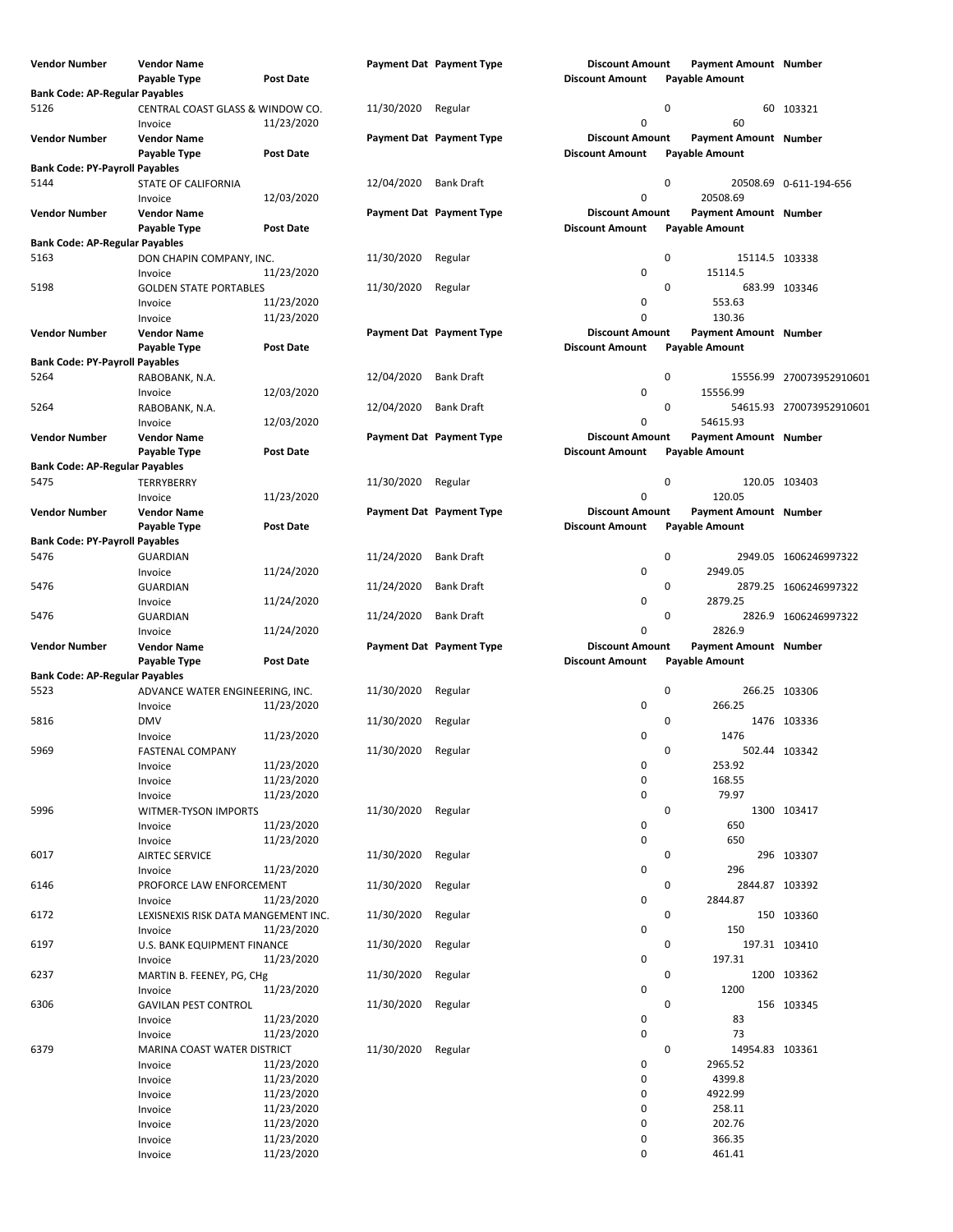|                                       | Invoice                           | 11/23/2020       |            |                          | 0                      | 1377.89                      |                 |
|---------------------------------------|-----------------------------------|------------------|------------|--------------------------|------------------------|------------------------------|-----------------|
| 6477                                  | ROBERT S. JAQUES                  |                  | 11/30/2020 | Regular                  |                        | 0                            | 4725 103396     |
|                                       |                                   |                  |            |                          |                        |                              |                 |
|                                       | Invoice                           | 11/23/2020       |            |                          | $\mathbf 0$            | 4725                         |                 |
| 6553                                  | <b>COMCAST</b>                    |                  | 11/30/2020 | Regular                  |                        | 0                            | 300.06 103324   |
|                                       | Invoice                           | 11/23/2020       |            |                          | $\mathbf 0$            | 300.06                       |                 |
| 6671                                  | <b>VERIZON WIRELESS</b>           |                  | 11/30/2020 | Regular                  |                        | 0                            | 4519.74 103413  |
|                                       | Invoice                           | 11/23/2020       |            |                          | $\mathbf 0$            | 88.7                         |                 |
|                                       |                                   |                  |            |                          |                        |                              |                 |
|                                       | Invoice                           | 11/23/2020       |            |                          | $\mathbf 0$            | 1038.2                       |                 |
|                                       | Invoice                           | 11/23/2020       |            |                          | $\mathbf 0$            | 839.26                       |                 |
|                                       | Invoice                           | 11/23/2020       |            |                          | 0                      | 38.01                        |                 |
|                                       | Invoice                           | 11/23/2020       |            |                          | 0                      | 1493.03                      |                 |
|                                       |                                   |                  |            |                          |                        |                              |                 |
|                                       | Invoice                           | 11/23/2020       |            |                          | $\mathbf 0$            | 650.73                       |                 |
|                                       | Invoice                           | 11/23/2020       |            |                          | $\mathbf 0$            | 38.01                        |                 |
|                                       | Invoice                           | 11/23/2020       |            |                          | $\mathbf 0$            | 333.8                        |                 |
| 6685                                  | <b>JONES &amp; MAYER</b>          |                  | 11/30/2020 | Regular                  |                        | 0                            | 405 103356      |
|                                       |                                   |                  |            |                          |                        |                              |                 |
|                                       | Invoice                           | 11/23/2020       |            |                          | 0                      | 405                          |                 |
| <b>Vendor Number</b>                  | Vendor Name                       |                  |            | Payment Dat Payment Type | <b>Discount Amount</b> | <b>Payment Amount Number</b> |                 |
|                                       | Payable Type                      | <b>Post Date</b> |            |                          | <b>Discount Amount</b> | <b>Payable Amount</b>        |                 |
| 6727                                  | DATAPROSE, INC.                   |                  | 11/30/2020 | Regular                  |                        | 0                            | 455 103332      |
|                                       |                                   |                  |            |                          |                        |                              |                 |
|                                       | Invoice                           | 11/23/2020       |            |                          | $\mathbf 0$            | 455                          |                 |
| 6747                                  | <b>AT&amp;T MOBILITY</b>          |                  | 11/30/2020 | Regular                  |                        | 0                            | 357 103314      |
|                                       | Invoice                           | 11/23/2020       |            |                          | $\mathbf 0$            | 357                          |                 |
| 6818                                  | DE LAGE LANDEN                    |                  | 11/30/2020 | Regular                  |                        | 0                            | 518.35 103333   |
|                                       |                                   |                  |            |                          |                        |                              |                 |
|                                       | Invoice                           | 11/23/2020       |            |                          | $\mathbf 0$            | 518.35                       |                 |
| 6970                                  | ID CONCEPTS, LLC                  |                  | 11/30/2020 | Regular                  |                        | 0                            | 232.22 103353   |
|                                       | Invoice                           | 11/23/2020       |            |                          | $\mathbf 0$            | 232.22                       |                 |
| 7065                                  | JAN ROEHL CONSULTING              |                  | 11/30/2020 | Regular                  |                        | 0                            | 2475 103354     |
|                                       |                                   |                  |            |                          |                        |                              |                 |
|                                       | Invoice                           | 11/23/2020       |            |                          | $\mathbf 0$            | 2475                         |                 |
| 7112                                  | <b>ART BLACK</b>                  |                  | 11/30/2020 | Regular                  |                        | 0                            | 440 103312      |
|                                       | Invoice                           | 11/23/2020       |            |                          | $\mathbf 0$            | 440                          |                 |
| 7135                                  | MONTEREY SANITARY SUPPLY, INC.    |                  | 11/30/2020 | Regular                  |                        | 0                            | 207.93 103382   |
|                                       |                                   |                  |            |                          |                        |                              |                 |
|                                       | Invoice                           | 11/23/2020       |            |                          | $\mathbf 0$            | 207.93                       |                 |
| 7173                                  | Iconix Waterworks (US) Inc.       |                  | 11/30/2020 | Regular                  |                        | 0                            | 1262.65 103352  |
|                                       | Invoice                           | 11/23/2020       |            |                          | $\mathbf 0$            | 1262.65                      |                 |
| 7266                                  | E2 CONSULTING ENGINEERS, INC      |                  | 11/30/2020 | Regular                  |                        | 0                            | 3024.25 103339  |
|                                       |                                   |                  |            |                          |                        |                              |                 |
|                                       | Invoice                           | 11/23/2020       |            |                          | 0                      | 3024.25                      |                 |
|                                       |                                   |                  |            |                          |                        |                              |                 |
| <b>Vendor Number</b>                  | <b>Vendor Name</b>                |                  |            | Payment Dat Payment Type | <b>Discount Amount</b> | Payment Amount Number        |                 |
|                                       |                                   |                  |            |                          |                        |                              |                 |
|                                       | Payable Type                      | <b>Post Date</b> |            |                          | <b>Discount Amount</b> | <b>Payable Amount</b>        |                 |
| <b>Bank Code: PY-Payroll Payables</b> |                                   |                  |            |                          |                        |                              |                 |
| 7370                                  | UPEC, LOCAL 792                   |                  | 11/24/2020 | Regular                  |                        | 0                            | 1615 19189      |
|                                       | Invoice                           | 11/05/2020       |            |                          | $\mathbf 0$            | 807.5                        |                 |
|                                       | Invoice                           |                  |            |                          | $\Omega$               | 807.5                        |                 |
|                                       |                                   | 11/19/2020       |            |                          |                        |                              |                 |
| <b>Vendor Number</b>                  | Vendor Name                       |                  |            | Payment Dat Payment Type | <b>Discount Amount</b> | Payment Amount Number        |                 |
|                                       | Payable Type                      | <b>Post Date</b> |            |                          | <b>Discount Amount</b> | <b>Payable Amount</b>        |                 |
| <b>Bank Code: AP-Regular Payables</b> |                                   |                  |            |                          |                        |                              |                 |
| 7393                                  | <b>PUBLIC SAFETY CENTER</b>       |                  |            |                          |                        | 0                            | 667.27 103393   |
|                                       |                                   |                  | 11/30/2020 | Regular                  |                        |                              |                 |
|                                       | Invoice                           | 11/23/2020       |            |                          | $\mathbf 0$            | 667.27                       |                 |
| 7505                                  | MONTEREY BAY ANALYTICAL SVCS.     |                  | 11/30/2020 | Regular                  |                        | 0                            | 78 103374       |
|                                       | Invoice                           | 11/23/2020       |            |                          | $\mathbf 0$            | 78                           |                 |
| 7506                                  |                                   |                  | 11/30/2020 | Regular                  |                        | 0                            | 705.3 103323    |
|                                       | CODE PUBLISHING, INC.             |                  |            |                          |                        |                              |                 |
|                                       | Invoice                           | 11/23/2020       |            |                          | $\mathbf 0$            | 75                           |                 |
|                                       | Invoice                           | 11/23/2020       |            |                          | $\mathbf 0$            | 630.3                        |                 |
| 7959                                  | MONTEREY BAY ECONOMIC PARTNERSHIP |                  | 11/30/2020 | Regular                  |                        | 0                            | 49 103375       |
|                                       | Invoice                           | 11/23/2020       |            |                          | $\Omega$               | 49                           |                 |
|                                       |                                   |                  |            |                          | <b>Discount Amount</b> |                              |                 |
| <b>Vendor Number</b>                  | <b>Vendor Name</b>                |                  |            | Payment Dat Payment Type |                        | <b>Payment Amount Number</b> |                 |
|                                       | Payable Type                      | Post Date        |            |                          | <b>Discount Amount</b> | <b>Payable Amount</b>        |                 |
| <b>Bank Code: PY-Payroll Payables</b> |                                   |                  |            |                          |                        |                              |                 |
| 7975                                  | AMERICAN FIDELITY                 |                  | 11/30/2020 | <b>Bank Draft</b>        |                        | $\mathbf 0$                  | 1855.25 D232797 |
|                                       |                                   |                  |            |                          |                        |                              |                 |
|                                       | Invoice                           | 11/05/2020       |            |                          | 0                      | 1855.25                      |                 |
| 7975                                  | AMERICAN FIDELITY                 |                  | 11/30/2020 | <b>Bank Draft</b>        |                        | 0                            | 3756.41 D232797 |
|                                       | Invoice                           | 11/19/2020       |            |                          | $\mathbf 0$            | 3756.41                      |                 |
| 7975                                  | AMERICAN FIDELITY                 |                  | 11/30/2020 | <b>Bank Draft</b>        |                        | 0                            | 1855.25 D232797 |
|                                       |                                   |                  |            |                          |                        |                              |                 |
|                                       | Invoice                           | 11/19/2020       |            |                          | $\mathbf 0$            | 1855.25                      |                 |
| 7975                                  | AMERICAN FIDELITY                 |                  | 11/30/2020 | <b>Bank Draft</b>        |                        | 0                            | 3787.07 D232797 |
|                                       | Invoice                           | 11/05/2020       |            |                          | $\mathbf 0$            | 3787.07                      |                 |
| <b>Vendor Number</b>                  | <b>Vendor Name</b>                |                  |            | Payment Dat Payment Type | <b>Discount Amount</b> | Payment Amount Number        |                 |
|                                       |                                   | <b>Post Date</b> |            |                          | <b>Discount Amount</b> |                              |                 |
|                                       | Payable Type                      |                  |            |                          |                        | <b>Payable Amount</b>        |                 |
| <b>Bank Code: AP-Regular Payables</b> |                                   |                  |            |                          |                        |                              |                 |
| 8014                                  | PAXTON ASSOCIATES                 |                  | 11/30/2020 | Regular                  |                        | 0                            | 4550 103388     |
|                                       | Invoice                           | 11/23/2020       |            |                          | $\mathbf 0$            | 4550                         |                 |
| 8091                                  |                                   |                  |            |                          |                        | 0                            |                 |
|                                       | <b>BADGER METER INC.</b>          |                  | 11/30/2020 | Regular                  |                        |                              | 737.81 103316   |
|                                       | Invoice                           | 11/23/2020       |            |                          | $\mathbf 0$            | 737.81                       |                 |
| 8129                                  | VORTEX INDUSTRIES, INC.           |                  | 11/30/2020 | Regular                  |                        | 0                            | 1150.12 103414  |
|                                       | Invoice                           | 11/23/2020       |            |                          | 0                      | 1150.12                      |                 |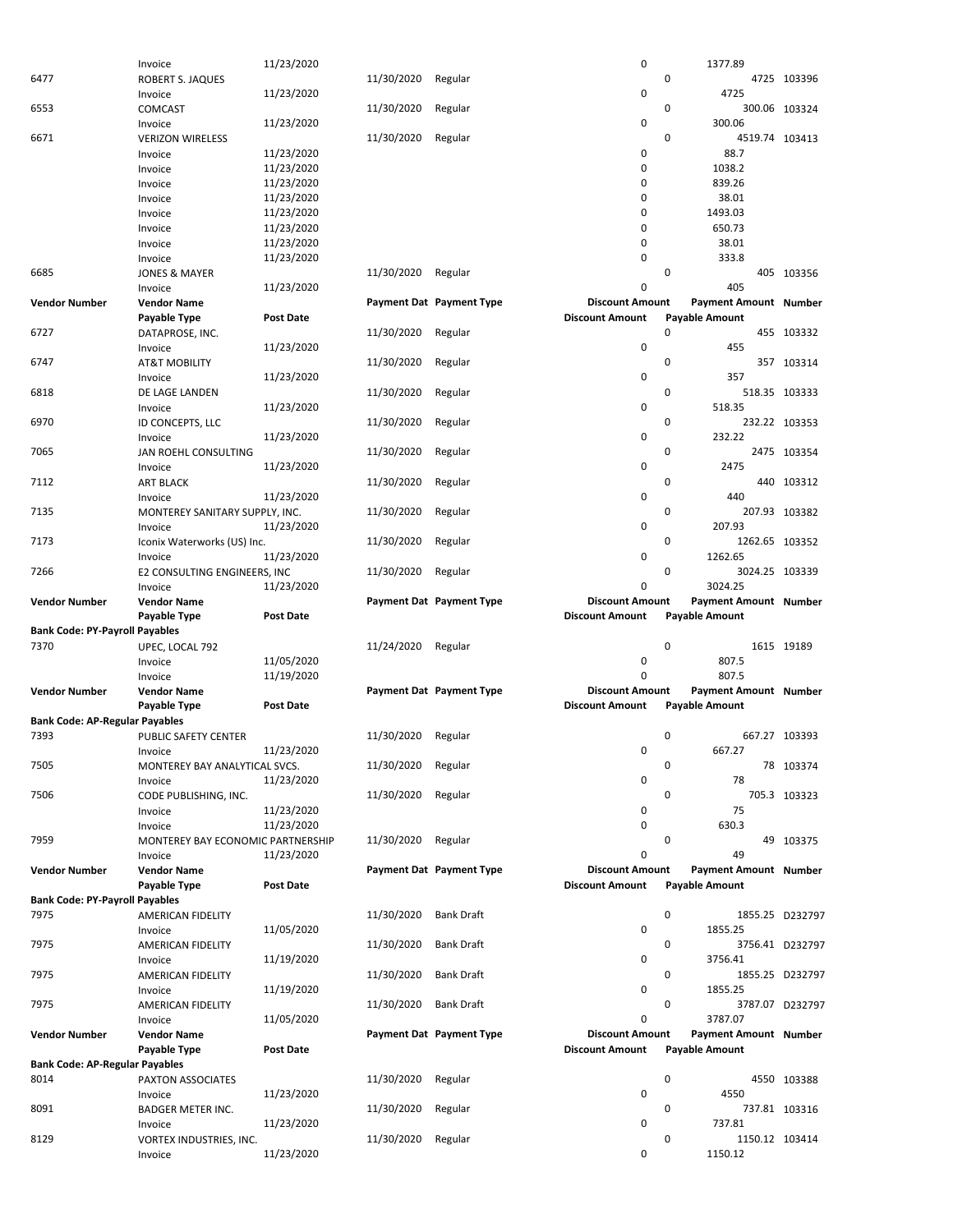| 8224                 | BLUEPEARL CALIFORNIA, INC.              | 11/30/2020         | Regular                  | 0                                                      | 307.58 103319 |
|----------------------|-----------------------------------------|--------------------|--------------------------|--------------------------------------------------------|---------------|
|                      | 11/23/2020<br>Invoice                   |                    |                          | $\pmb{0}$<br>307.58                                    |               |
| 8338                 | <b>FEDEX</b>                            | 11/30/2020         | Regular                  | 0                                                      | 146.97 103343 |
|                      | 11/23/2020<br>Invoice                   |                    |                          | 0<br>29.22                                             |               |
|                      | 11/23/2020<br>Invoice                   |                    |                          | 0<br>117.75                                            |               |
| 8493                 | CORODATA RECORDS MGMT., INC.            | 11/30/2020         | Regular                  | 0<br>1020.48 103327                                    |               |
|                      | 11/23/2020<br>Invoice                   |                    |                          | 0<br>683.34                                            |               |
|                      | 11/23/2020<br>Invoice                   |                    |                          | $\mathbf 0$<br>337.14                                  |               |
| 8526                 | U.S. BANK ST. PAUL                      | 11/30/2020         | Regular                  | 0                                                      | 3500 103411   |
|                      | 11/23/2020<br>Invoice                   |                    |                          | 0<br>1750                                              |               |
|                      | 11/23/2020<br>Invoice                   |                    |                          | 0<br>1750                                              |               |
| 8565                 | SAN JOSE MOTOSPORT, INC.                | 11/30/2020         | Regular                  | 0                                                      | 471.48 103397 |
|                      | 11/23/2020<br>Invoice                   |                    |                          | $\pmb{0}$<br>471.48                                    |               |
| 8755                 |                                         | 11/30/2020         | Regular                  | 0                                                      | 2730 103409   |
|                      | TRUST TWO - CORONA 1997 TRUST           |                    |                          | 0<br>2730                                              |               |
|                      | 11/24/2020<br>Invoice                   |                    |                          |                                                        |               |
| 8791                 | <b>MONTEREY ONE WATER</b>               | 11/30/2020         | Regular                  | 0                                                      | 255 103379    |
|                      | 11/23/2020<br>Invoice                   |                    |                          | 0<br>255                                               |               |
| 8892                 | NCI AFFILIATES, INC.                    | 11/30/2020         | Regular                  | 0                                                      | 2450 103385   |
|                      | 11/23/2020<br>Invoice                   |                    |                          | 0<br>1225                                              |               |
|                      | 11/23/2020<br>Invoice                   |                    |                          | 0<br>1225                                              |               |
| 8979                 | ERROL L. MONTGOMERY & ASSOCIATES, INC.  | 11/30/2020         | Regular                  | 0                                                      | 5900 103341   |
|                      | 11/23/2020<br>Invoice                   |                    |                          | 0<br>5900                                              |               |
| 8980                 | ATHENA OCCMED                           | 11/30/2020         | Regular                  | 0                                                      | 1125 103315   |
|                      | 11/23/2020<br>Invoice                   |                    |                          | 0<br>562.5                                             |               |
|                      | 11/23/2020<br>Invoice                   |                    |                          | 0<br>562.5                                             |               |
| 9012                 | mySidewalk, Inc.                        | 11/30/2020         | Regular                  | 0                                                      | 8000 103384   |
|                      | 11/23/2020<br>Invoice                   |                    |                          | 0<br>8000                                              |               |
| 9051                 | A & B FIRE PROTECTION AND SAFETY INC.   | 11/30/2020         | Regular                  | 0                                                      | 3100 103305   |
|                      | 11/23/2020<br>Invoice                   |                    |                          | $\pmb{0}$<br>3100                                      |               |
| 9106                 | THE SOHAGI LAW GROUP                    | 11/30/2020         | Regular                  | 0<br>15951.7 103405                                    |               |
|                      | 11/23/2020<br>Invoice                   |                    |                          | 0<br>15951.7                                           |               |
| 9204                 | PAUL HERBERT CAUSEY                     | 11/30/2020         | Regular                  | 0                                                      | 2818.2 103387 |
|                      | 11/23/2020<br>Invoice                   |                    |                          | $\pmb{0}$<br>2818.2                                    |               |
| 9247                 | VERIZON CONNECT NWF INC.                | 11/30/2020         | Regular                  | 0<br>1855.01 103412                                    |               |
|                      | 11/23/2020<br>Invoice                   |                    |                          | 0<br>1855.01                                           |               |
| 9348                 | SANTA CRUZ WESTSIDE ELECTRIC, INC.      | 11/30/2020         | Regular                  | 0<br>143275.82 103398                                  |               |
|                      | 11/23/2020<br>Invoice                   |                    |                          | 0<br>143275.82                                         |               |
|                      |                                         |                    |                          |                                                        |               |
|                      |                                         |                    |                          |                                                        |               |
| <b>Vendor Number</b> | <b>Vendor Name</b>                      |                    | Payment Dat Payment Type | <b>Discount Amount</b><br><b>Payment Amount Number</b> |               |
|                      | Payable Type<br><b>Post Date</b>        |                    |                          | <b>Discount Amount</b><br><b>Payable Amount</b>        |               |
| 9409                 | <b>STURDY OIL COMPANY</b>               | 11/30/2020 Regular |                          | $\mathbf 0$<br>11589.92 103401                         |               |
|                      | 11/23/2020<br>Invoice                   |                    |                          | 0<br>3162.48                                           |               |
|                      | 11/23/2020<br>Invoice                   |                    |                          | 0<br>3549.33                                           |               |
|                      | 11/23/2020<br>Invoice                   |                    |                          | $\pmb{0}$<br>3219.99                                   |               |
|                      | 11/23/2020<br>Invoice                   |                    |                          | 0<br>1658.12                                           |               |
| 9415                 | <b>WILFREDO VIRAY</b>                   | 11/30/2020         | Regular                  | 0                                                      | 160 103416    |
|                      | 11/23/2020<br>Invoice                   |                    |                          | 0<br>160                                               |               |
| 9428                 | TERMINIX                                | 11/30/2020         | Regular                  | 0                                                      | 157 103402    |
|                      | 11/23/2020<br>Invoice                   |                    |                          | $\pmb{0}$<br>157                                       |               |
| 9458                 | ANGELINA'S BAKERY DELI & CAFE           | 11/30/2020         | Regular                  | 0                                                      | 9600 103310   |
|                      | 11/23/2020<br>Invoice                   |                    |                          | 0<br>9600                                              |               |
| 9458                 | ANGELINA'S BAKERY DELI & CAFE           | 11/30/2020         | Regular                  | 0                                                      | 9876 103311   |
|                      | 11/23/2020<br>Invoice                   |                    |                          | 0<br>9876                                              |               |
| 9460                 | K.J. WOODS CONSTRUCTION INC.            | 11/30/2020         | Regular                  | 0<br>757203.28 103357                                  |               |
|                      | 11/23/2020<br>Invoice                   |                    |                          | 0<br>757203.28                                         |               |
| 9461                 | TILTHOUSE LLC                           | 11/30/2020         | Regular                  | 0                                                      |               |
|                      | 11/23/2020<br>Invoice                   |                    |                          | 0<br>12272                                             | 12272 103406  |
|                      |                                         |                    |                          | 0                                                      |               |
| 9461                 | TILTHOUSE LLC                           | 11/30/2020         | Regular                  |                                                        | 12932 103407  |
|                      | 12/23/2020<br>Invoice                   |                    |                          | 0<br>12932                                             |               |
| 9472                 | MICHAEL A. HOULEMARD, JR.               | 11/30/2020         | Regular                  | 0                                                      | 5000 103366   |
|                      | 11/23/2020<br>Invoice                   |                    |                          | 0<br>5000                                              |               |
| 9486                 | COMPANY NURSE, LLC                      | 11/30/2020         | Regular                  | 0                                                      | 264 103325    |
|                      | 11/23/2020<br>Invoice                   |                    |                          | 0<br>264                                               |               |
| 9499                 | AMY OPPENHEIMER                         | 11/30/2020         | Regular                  | 0                                                      | 5083 103309   |
|                      | 11/23/2020<br>Invoice                   |                    |                          | 0<br>5083                                              |               |
| 9511                 | RJV INVESTMENTS, LLC.                   | 11/30/2020 Regular |                          | 0                                                      | 3060 103395   |
|                      | 11/18/2020<br>Invoice                   |                    |                          | 1530<br>0                                              |               |
|                      | 11/24/2020<br>Invoice                   |                    |                          | 0<br>1530                                              |               |
| 9512                 | CYPRESS PACIFIC INVESTORS, LLC          | 11/30/2020         | Regular                  | 0                                                      | 280.5 103331  |
|                      | 11/23/2020<br>Invoice                   |                    |                          | 0<br>280.5                                             |               |
| 9513                 | MICHELLE BROOKS                         | 11/30/2020         | Regular                  | 0                                                      | 2500 103367   |
|                      | 11/23/2020<br>Invoice                   |                    |                          | 0<br>2500                                              |               |
| 9514                 | OTHER BROTHER BEER CO.                  | 11/30/2020         | Regular                  | 0                                                      | 5000 103386   |
| 9515                 | 11/23/2020<br>Invoice<br><b>KPM LLC</b> | 11/30/2020 Regular |                          | 0<br>5000<br>0                                         | 5000 103358   |